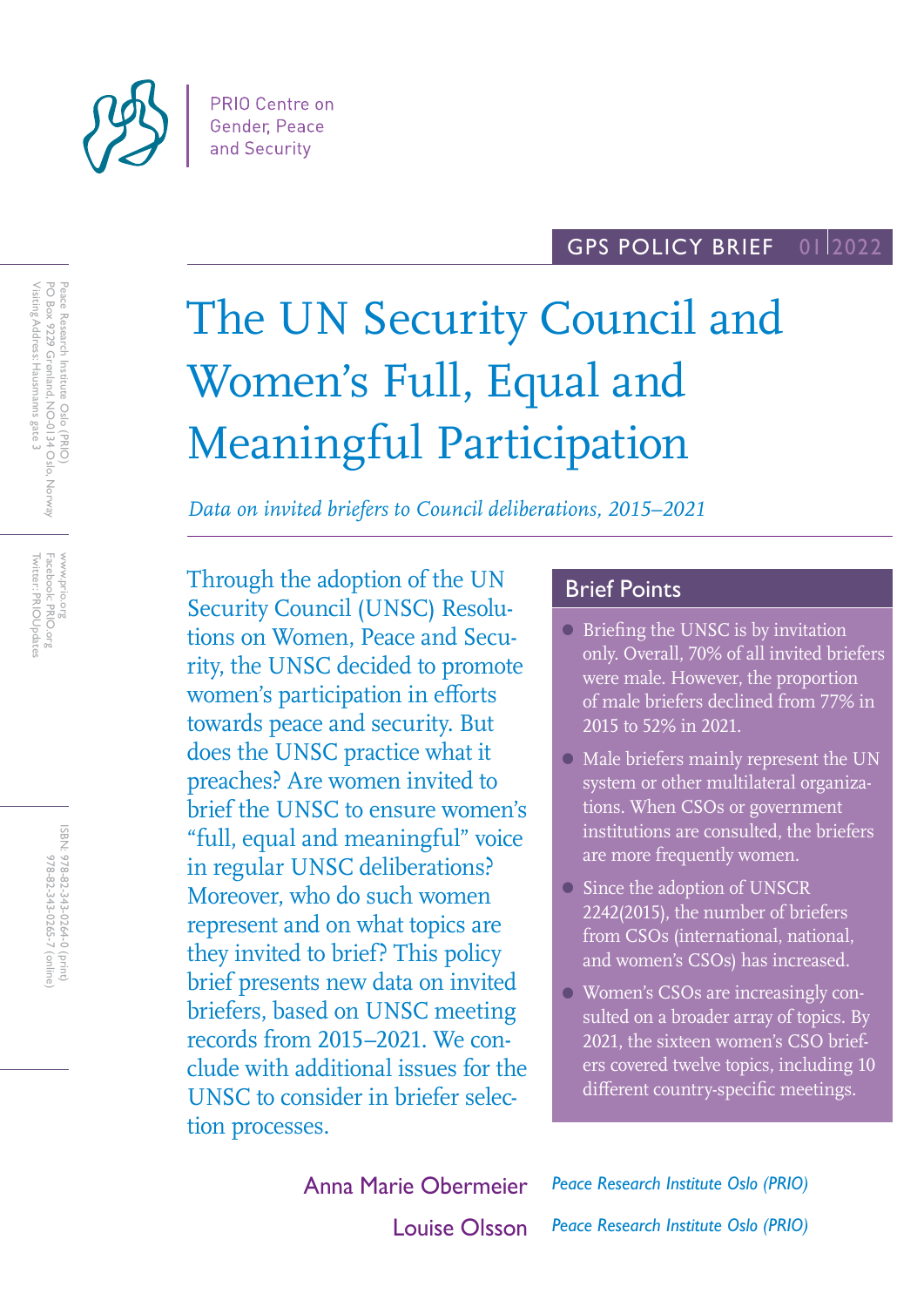#### **Introduction**

As articulated by the UN Secretary-General, over 20 years after the adoption of the first United Nations Security Council (UNSC) resolution on Women, Peace and Security (WPS), women remain "largely excluded from rooms where decisions are made". One could argue that one such important room is actually the UNSC chamber itself. Here, the UNSC can choose who to invite to present views and facts – i.e. brief – on specific topics. This raises critical questions as to whether the UNSC itself contributes to women's "full, equal and meaningful" participation by inviting women to brief in regular UNSC deliberations and on what topics they are invited to present. Elected states to the UNSC, such as Ireland, Kenya, Mexico, Norway, South Africa, Spain, and Sweden have increasingly promoted the participation of women, including through the widening of consultations and achieving a gender balance among briefers. Building on new data compiled by reviewing official records from regular UNSC deliberations between 2015 and 2021, this policy brief assesses whether these efforts are succeeding.

As women do not constitute one coherent group, it is also central to ask who women represent when they have been invited to brief. In UNSCR 2242(2015), the Council in particular "[e]xpresses its intention to invite civil society, including women's organizations, to brief the Council in country-specific considerations and relevant thematic areas". This formulation stemmed, in part, out of a demand from women's civil society organizations (CSOs) to be allowed to directly influence regular UNSC debates, such as those on Afghanistan, Iraq, or Somalia, where critical decisions affecting women were being made. Looking closer at developments in the period following the adoption of UNSCR 2242, this brief identifies improvements but also suggests additional issues for the UNSC to consider in briefer selection processes.

## **Who Can Brief the UNSC?**

Unless you are a UNSC member, speaking before the UNSC is by invitation only. This is a practice guided by the UNSC's Provisional Rules of Procedure and conducted primarily through establishing consensus among UNSC members. Through Rule 39, the opportunity to brief the Council is extended from states to individuals, in effect opening the door



to representatives from, for example, civil society organizations (CSOs). The UNSC practice regarding briefers has developed over time. During the entirety of the 1990s, only 117 briefers were invited. This was an almost completely male-dominated group, primarily representing the UN system or other regional organizations. The practice started to change in the early 2000s, when the number of invitees substantially increased. In this early period, women civil society briefers were primarily invited to speak at the yearly Open Debate on Women, Peace and Security. However, the Open Debate deliberations did not appear to fully affect the UNSC debates in the remaining 364 days of the year and demands were thus raised for women's inclusion in regular deliberations.<sup>1</sup>

#### **Collecting Data on UNSC Briefers**

By reviewing all published official records from regular UNSC meetings between 2015 and 2021, we have collected information on invited UNSC briefers, including meeting topic, briefer organizational affiliation, sex, and meeting date. As is visible in Figure 1, this information is generally available over time except for 2020, when the pandemic affected UNSC meeting performance and the publication of meeting records.<sup>2</sup> Hence, given the missing data issues regarding 2020, the information presented here can be understood as conservative, representing the minimum number of briefers but still providing us with interesting insights.

#### **Does the UNSC Invite Women to Brief?**

Briefing the UNSC during 2015–2021 could be classified as a male-dominated affair. 70% of

all recorded briefers were male. That said, there have been improvements over time – a development that has been part of an increase in the number of invited UNSC briefers overall. Until the pandemic in 2020, the number of briefers increased each year, from 232 in 2015 to 393 in 2019. If we include 2021 when the UNSC practices began to normalize after 2020, the proportion of male briefers declined to 52%. Hence, the UNSC could be on track to establish a more gender equal representation of briefers. That said, the absolute number of male briefers has remained relatively steady over time, even though the proportion has decreased.

#### **Who Do the Women Briefers Represent?**

Following research and policy on representation in deliberations on peace and security,<sup>3</sup> we have divided the briefers into seven affiliation categories: UN system (from its agencies, operations, and organizations); Other multilateral organizations; Government institutions; International CSOs; National CSOs; Expert institutions; and Journalists.

In the published meeting records, briefers from the UN system represented 63% of all briefers. This dominance of the UN system is not surprising given that the UNSC seeks to coordinate its work with other UN organs and agencies, give mandates and directions to the UN secretariat and to peace operations through resolutions, and so forth. Of these briefers, 78% were men and 22% were women. This balance could be an effect of the dominance of senior male staff members, and could be positively affected over time by the UN Secretary-General's Gender Parity Strategy.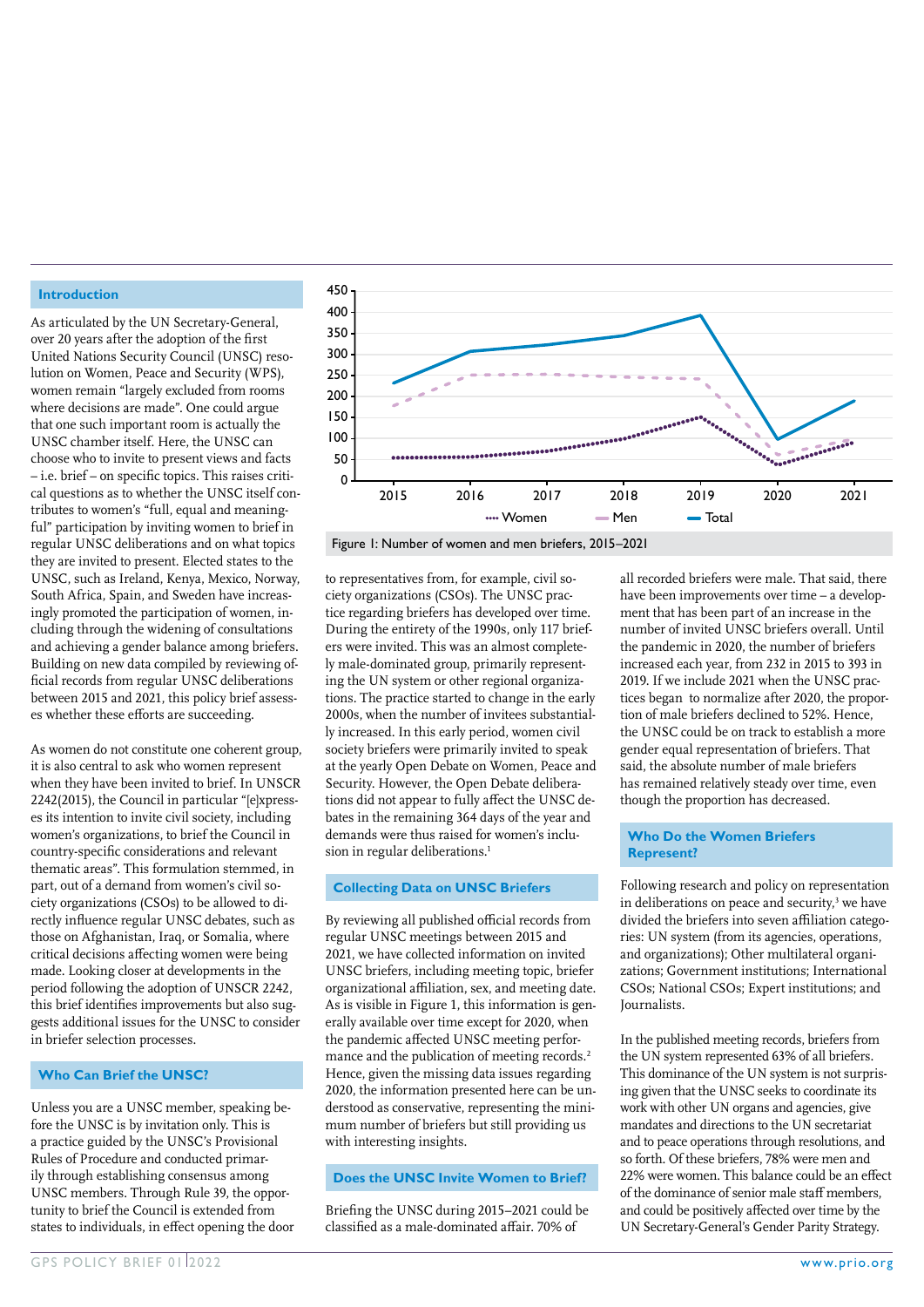

The practice of inviting external briefers has seen considerable development. In 2015, these external categories outside of the UN system constituted 29% of all briefers, but have in later years ranged between 31% and 43% per year. As can be seen in Figure 2, briefers from Other multilateral organizations is the largest category outside of the UN, constituting 22% of all briefers during 2015–2021.

The gender balance of the six external categories is likely affected by the gender equality awareness among the members of the UNSC when decisions are made on who to invite. As we can see in Figure 2, male briefers dominate among Other multilateral organizations, a category which includes organizations such as the African Union, the European Union, the International Criminal Court, the League of Arab States, the North Atlantic Treaty

Organization (NATO), and smaller multilateral organizations. Still, there is great variation. 96% of the briefers from the League of Arab States were men. In comparison, all of the briefers representing NATO have been women, most of whom have participated in the yearly Open Debate on WPS. The category Expert institutions is instead fairly evenly balanced; this category encapsulates briefers from policy institutes, universities, laboratories, private organizations, and law firms, among others. There are three categories which are more likely to see women briefers: Government institutions, International CSOs and National CSOs. As noted, the distribution of male and female briefers has seen progress, however, men and women briefers continue to be unevenly distributed across categories.

#### **On What Topics Were Women Invited to Brief?**

Briefers are invited by the UNSC to provide their insights at specific meetings. What topics women were consulted on is thereby important to study, as decisions on who to invite could be affected by stereotypical ideas of male and female competences and interests.

To obtain a picture of what women were consulted on, we coded the topic of each meeting as described by the UNSC. When meetings were titled "The Middle East" but the meeting record specified a country focus, we used that country as a meeting topic. Each briefer appearance is then coded once by topic. Individuals may provide several briefings throughout the observation period; in these cases, a new entry is recorded for each briefer appearance.

As shown in Figure 3, women briefers were consulted at least once on all but 12 topics. While this might give the appearance of women being well-represented in regular UNSC deliberations, it should be noted that several meetings may be held on a topic per year or over the entire 2015– 2021 period. As Figure 3 further demonstrates, there is substantial variation in the balance of representation.

In all, women were consulted more frequently than men on eight topics: Chemical Weapons Attack; Children and Armed Conflict; Côte d'Ivoire; Haiti; the Middle East; Multilateralism; UNPKO; and finally, WPS, where no male briefers were consulted. Male briefers dominated